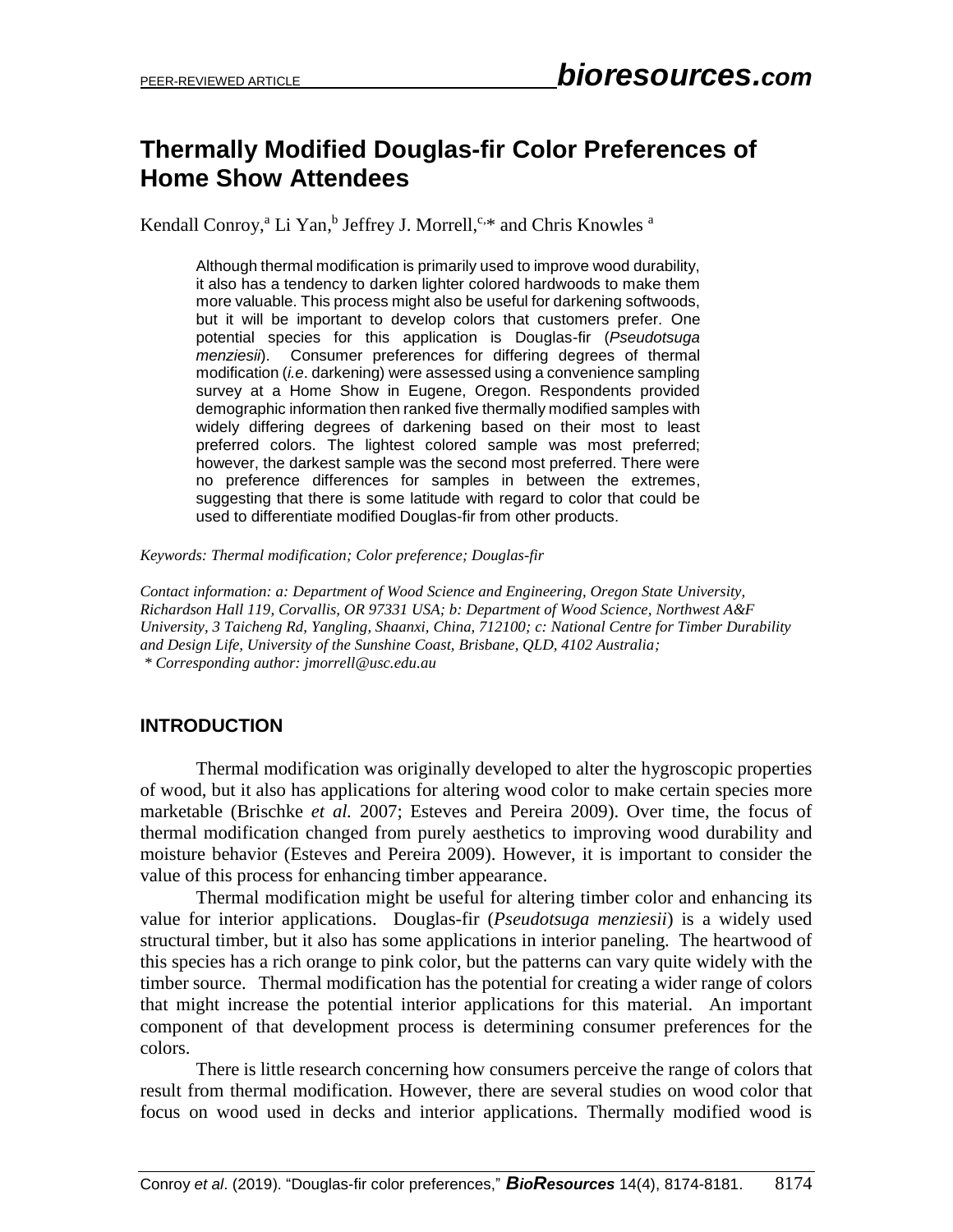primarily used in these non-structural applications in which physical strength is less critical (Esteves and Pereira 2009).

Consumers appear to prefer wood with even coloring and have negative reactions to preservative-treated wood (Nyrud *et al.* 2008). A study of wooden furniture found that color and grain were key attributes consumers used to form preferences for wood samples (Bigsby *et al.* 2005). Many other studies also found color to be a major factor in wood choice among consumers(Bumgardner and Bowe 2002; Nicholls and Roos 2006; Esteves and Pereira 2009; Nicholls and Barber 2010). Most architects preferred matching the wood species and color of building elements and finishes in a project (Gaston 2014). Wood color is clearly important to the end consumer and should be of importance to lumber suppliers seeking to differentiate their products. The use of thermal modification to change color could create wider options for softwoods in architectural applications (Li *et al.* 2018). Bumgardner and Bowe (2002) suggested that darker colored hardwoods were generally perceived by consumers as more expensive, formal, and stately when compared to lighter colored hardwoods, which were perceived as casual and inexpensive. A study on flooring preferences in Canada showed that consumers preferred the medium and medium-light colors when presented with an array of five flooring samples with colors ranging from dark to light (Spetic *et al.* 2007). However, there does not appear to be sufficient research to determine a clear wood color preference among consumers.

As such, the objective of this study was to survey consumers concerning their preferences for colors of thermally modified Douglas-fir timbers.

### **EXPERIMENTAL**

### **Methods**

The samples used for this survey were taken from a larger study evaluating the effects of thermal modification on flexural properties and the decay resistance of Douglasfir. Small samples (20 by 50 by 125 mm long) were subjected to a range of thermal modification processes (for details, see Yan and Morrell, 2014, 2015, 2019). While these experiments showed that the processes had no significant negative effect on properties nor did they increase or improve durability, they did produce a wide range of color changes.

Data were collected using a quantitative survey that consisted of two demographic questions about age and gender (questions can be seen below in Fig. 1), followed by respondents being asked to rank the appearances of five samples from their most preferred to least preferred (Fig. 2). The five samples were selected to provide a range of colors ranging from non-thermally modified native wood to more heavily modified wood that was very dark in color. The sample size was limited to 5 specimens because using too many samples would make it more difficult for respondents to delineate between samples, as well as, could potentially reduce the willingness of consumers to participate.

Data were collected using an in-person convenience intercept survey at the Home and Garden Show in Eugene, Oregon in the Fall of 2016. Attendees at this show tended to own a house and had an interest in home building, maintenance, and/or renovation. These are all potential markets for thermally modified wood, making this a reasonable location to distribute the questionnaire. A total of 248 attendees responded to the survey, yielding 230 usable responses. The 18 unusable surveys were excluded due to incomplete or illogical responses. The usable data collected provided respondent age, gender, and ranked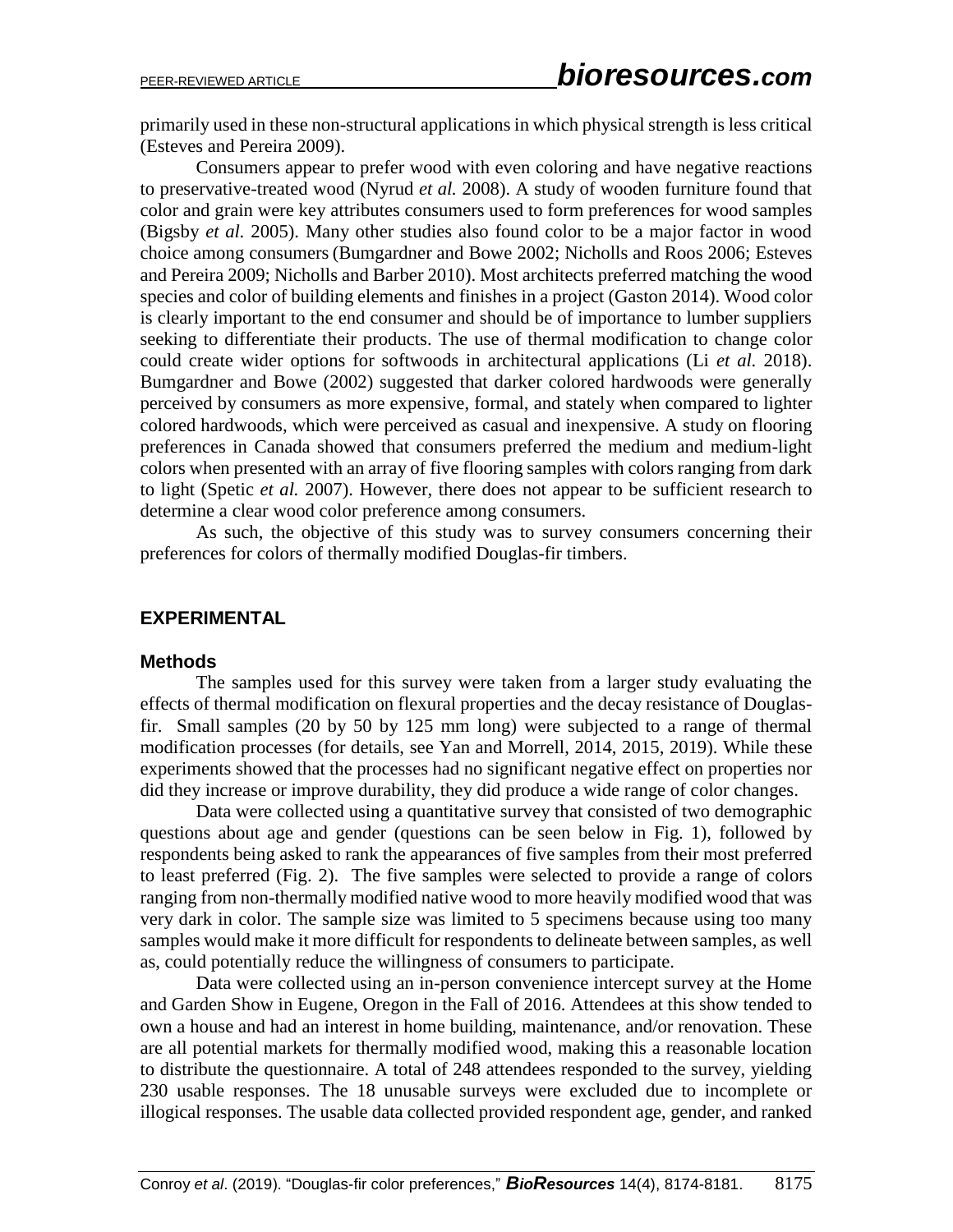the consumer's color preferences of the Douglas-fir samples, where 1 was most preferred and 5 was least preferred.

| Q1. On the table in front of you are 5 pieces of thermally modified Douglas-fir wood that have<br>different colors. Please rank the blocks based on their appearance. |                |                |         |                |                 |  |  |  |  |  |
|-----------------------------------------------------------------------------------------------------------------------------------------------------------------------|----------------|----------------|---------|----------------|-----------------|--|--|--|--|--|
|                                                                                                                                                                       | Most preferred | More preferred | Neutral | Less Preferred | Least Preferred |  |  |  |  |  |
| <b>Block ID</b>                                                                                                                                                       |                |                |         |                |                 |  |  |  |  |  |
| Q2. Please Indicate your age<br>18-44 45-65+ Prefer not to answer                                                                                                     |                |                |         |                |                 |  |  |  |  |  |
| Q3. Please indicate your gender<br>Female Prefer not to answer<br>Male                                                                                                |                |                |         |                |                 |  |  |  |  |  |

**Fig. 1.** Survey questionnaire used to assess wood color preferences



Fig. 2. Five samples of Douglas-fir heartwood that were ranked on appearance by respondents

The analysis included descriptive statistics compiled with Microsoft Excel (Microsoft, 2013, Belleview, WA, USA) for demographic analysis and a Kruskal-Wallis analysis preformed using R Studio (R Studio, *version* 0.99.903, Boston, MA, USA) for the color preference question. The Kruskal-Wallis test was chosen because the data did not meet the normality assumption of a one-way analysis of variance (ANOVA).

The color differences in the samples were quantified by scanning them at 3200 dpi on an Epson Perfection V370 Photo Scanner (Nagano, Japan). Color determination was measured on the entire surface of two wide faces of each of the sample blocks (measured  $area = 30$  mm<sup>2</sup>). A Konica Minolta CR-5 chroma meter spectrophotometer (Tokyo, Japan) was used, and color parameters were determined using the CIELab system. This system estimates wood color using the three spatial coordinates of *L*\*, *a*\*, and *b*\*, where *L*\* represents lightness ( $\underline{L} = 0$  for black and  $L = 100$  for white),  $a^*$  represents the chroma value and defines the position on the red-green axis (+100 values for red shades, −100 values for green shades), and *b*\* represents the chroma value and defines the position on the yellow– blue axis (+100 values for yellow shades, −100 values for blue shades). The analyses of sample color were performed using an ANOVA with posthoc analysis using Tukey's HSD  $(p = 0.05)$ .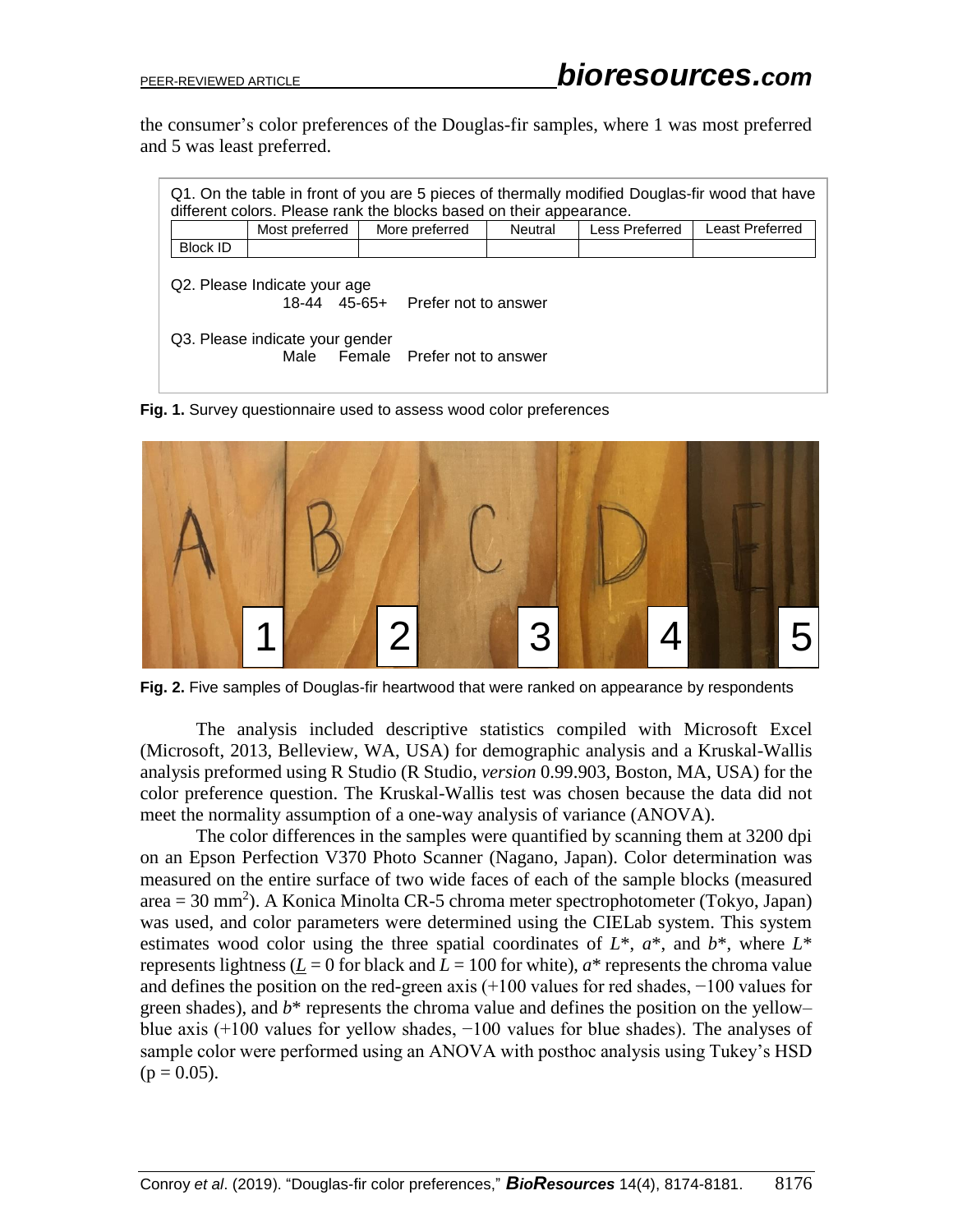## **RESULTS AND DISCUSSION**

In the study, 40% of respondents were male and 55% were female, with 5% preferring not to answer. The majority of the respondents were 45+ years old (74 %), while only 22% were between 18 and 44 years old (4% did not answer). We had arbitrarily set age groups in the belief that older respondents might have more disposal income and broader life experiences with regard to timber. There were no statistically significant differences in the results between age and/or gender groups.

A descriptive analysis of the appearance ranking results showed that Sample 1 was the most preferred choice, capturing 40% of the "most preferred" responses. Sample 5 captured the second highest number of "most preferred" responses at 28%. However, Sample 5 was also the least preferred choice, and received 34% of the "least preferred" responses (Fig. 3). Sample 5 was the darkest sample, which suggests that consumers had very strong opinions about this material; either preferring it strongly or not at all.





Modes represent the rank given to a sample that was selected most often by respondents. Based on the modes, sample 3 was the least preferred overall (Fig. 4). Sample 1 had the highest mode, and samples 2, 4, and 5 had similar modes, meaning that respondents did not preferentially select any of these more often than other samples. Respondents tended to react differently to sample 5 than to any of the other samples, and it had the widest range of preferences (Fig. 5). The Kruskal-Wallis test showed that there were significant differences between at least one set of groups. There were no significant differences between samples 1, 2, and 3, or 1, 2, and 4, but there were significant differences between samples 3 and 4. Sample 5 differed significantly from all the other samples supporting the premise that potential consumers had strong opinions on this sample.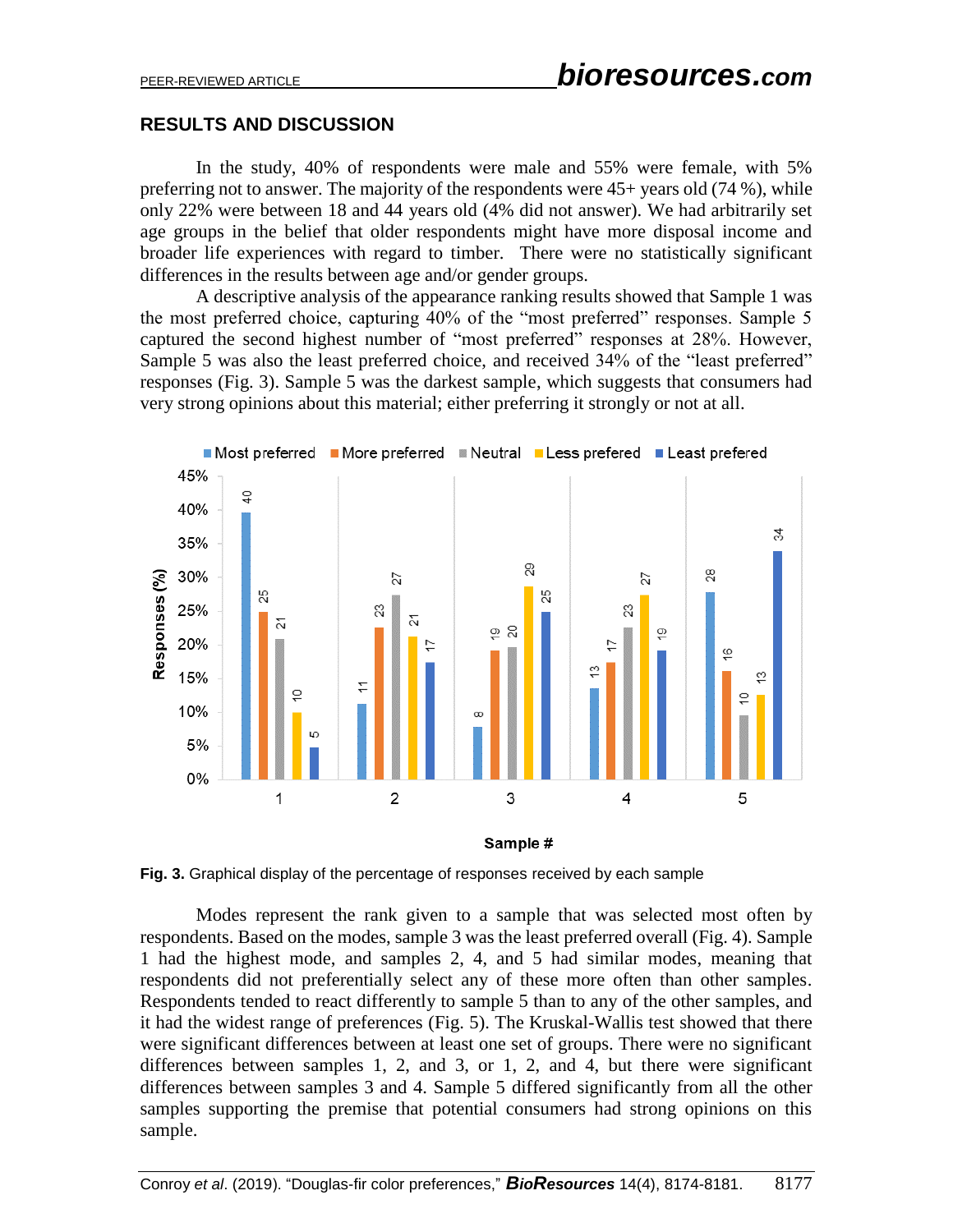

**Frequency of Preferred Samples** 

Samples

**Fig. 4.** Box and whisker plot for the frequency of rank (preference) for thermally modified Douglas-fir samples, where a rank of 1 was the most preferred and 5 was the least preferred; samples with the same letters did not differ significantly by a difference of means

Color analyses showed that the  $L^*$ ,  $a^*$ , and  $b^*$  values for sample 5 were significantly lower than the other samples ( $p < 0.05$ ), which could explain the differences in rank of the responses for this sample (Table 1).

**Table 1.** Color Measurements *L*\*, *a*\*, and *b*\* for Thermally Modified Douglas-fir Samples

| Sample                                                                                                    | I∗                    |           | $a^*$                |           | b*         |           |  |  |  |
|-----------------------------------------------------------------------------------------------------------|-----------------------|-----------|----------------------|-----------|------------|-----------|--|--|--|
|                                                                                                           | Mean                  | <b>SE</b> | Mean                 | <b>SE</b> | Mean       | <b>SE</b> |  |  |  |
|                                                                                                           | 70.43<br>a            | 2.84      | 9.76<br>a            | 0.45      | 17.46<br>a | 0.93      |  |  |  |
| 2                                                                                                         | 70.34<br>a            | 0.40      | 8.55<br>ab           | 0.39      | 19.43<br>a | 0.69      |  |  |  |
| 3                                                                                                         | 68.32<br>a            | 2.61      | 7.91<br>b            | 0.70      | 15.29<br>a | 1.91      |  |  |  |
| 4                                                                                                         | 65.07<br>a            | 0.15      | 8.08<br>ab           | 0.03      | 18.51<br>a | 0.34      |  |  |  |
| 5                                                                                                         | 57.31<br><sub>b</sub> | 0.3       | 3.29<br>$\mathbf{C}$ | 0.13      | 8.13<br>b  | 0.28      |  |  |  |
| *Means based on an average of $n = 2$ (one reading from each tangential face with $\varnothing = 30$ mm); |                       |           |                      |           |            |           |  |  |  |
| means with different letters differed significantly by Tukey's HSD ( $p < 0.05$ ); SE= standard<br>error. |                       |           |                      |           |            |           |  |  |  |
|                                                                                                           |                       |           |                      |           |            |           |  |  |  |

The  $L^*$  values for samples 1 to 4 were within roughly five points of each other (70.43, 70.34, 68.32, and 65.07, respectively), while those for sample 5 were almost 10 points lower in lightness (57.31). Additionally, significant differences in chroma values with sample 5 were observed for  $a^*$  and  $b^*$  values (Fig. 5). These results suggest that there were few perceptible differences between the lighter four samples; however, the photographs clearly show a trend towards darkening, culminating in the much darker sample 5. Though values of all samples were lower in the red-yellow quadrant of the plot, samples 1 to 4 had significantly different  $a * b *$  values than those of sample 5 (Fig. 5).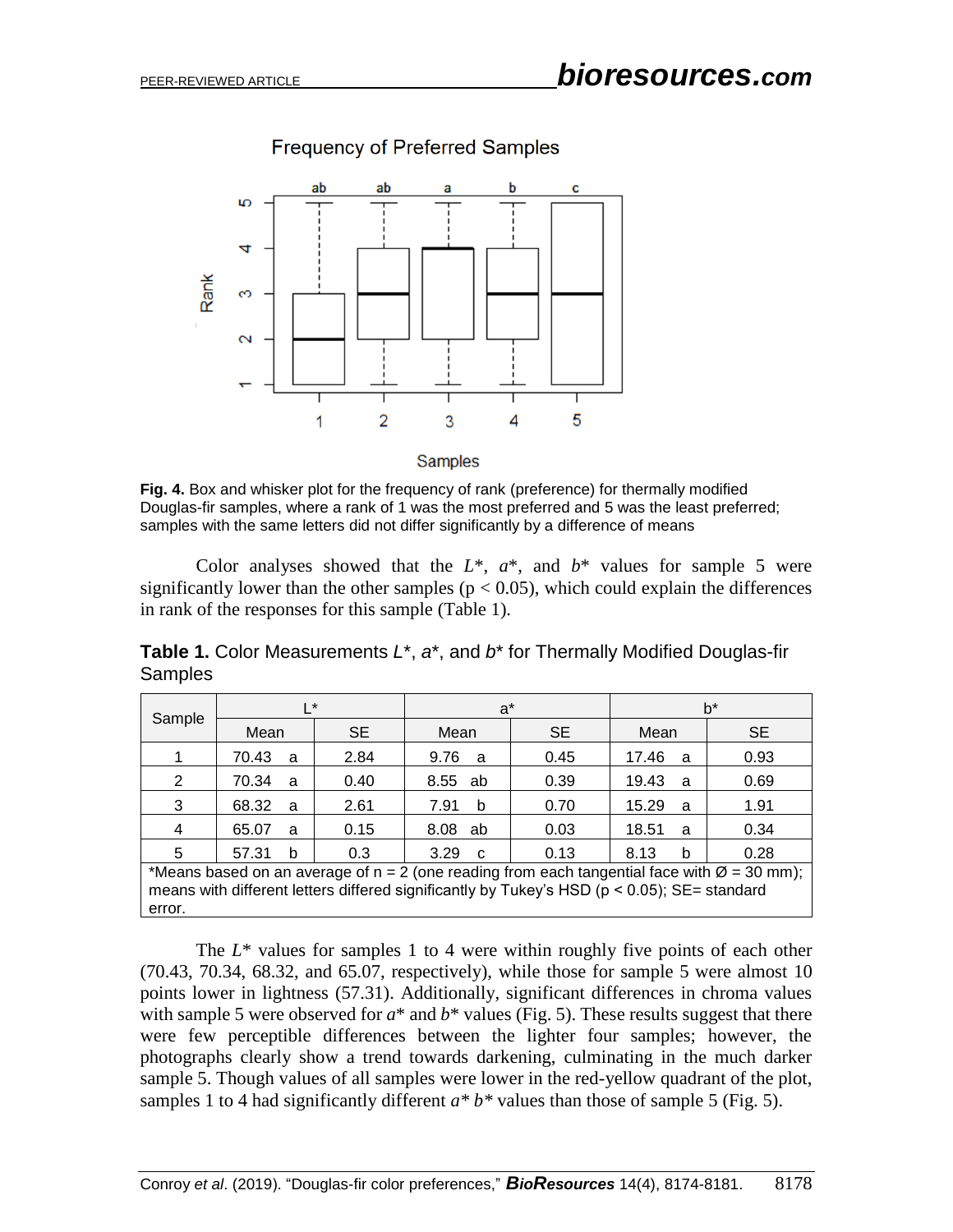

**Fig. 5.** The *a*\* and *b*\* chroma values for five thermally modified Douglas-fir samples, where the *y*axis represents the *a*\* values, with positive numbers being redder and negative numbers being greener, and the *x*-axis represents the *b*\* values, with positive numbers being yellower and negative numbers being bluer

All colors were acceptable to potential users, but preferences varied more as the colors became more distinct. These findings support previous studies in wood color, showing that color was important, but that there was no universal color preference (Bumgardner and Bowe 2002; Nicholls and Roos 2006; Esteves and Pereira 2009; Nicholls and Barber 2010). One shortcoming of the survey was that respondents could not equally rank any of the specimens. Additionally, specimens were not cut from the same section of the board, leaving them with varying earlywood/latewood patterns that impacted the specimen appearance and could have affected respondent preferences. Despite these limitations, the results suggested that thermal modification could be used for developing a range of colors to meet the range in consumer preferences.

Anecdotally, some respondents claimed they could detect "the thermally modified sample" or which sample was Douglas-fir, but in fact all samples were Douglas-fir and all but one sample were thermally modified. This suggested that some respondents were unable to accurately identify wood treatments and/or species. Though this information could be used to develop markets targeting particular customer segments, it also suggests that the reputation of a species or treatment may be more important than the treatment itself.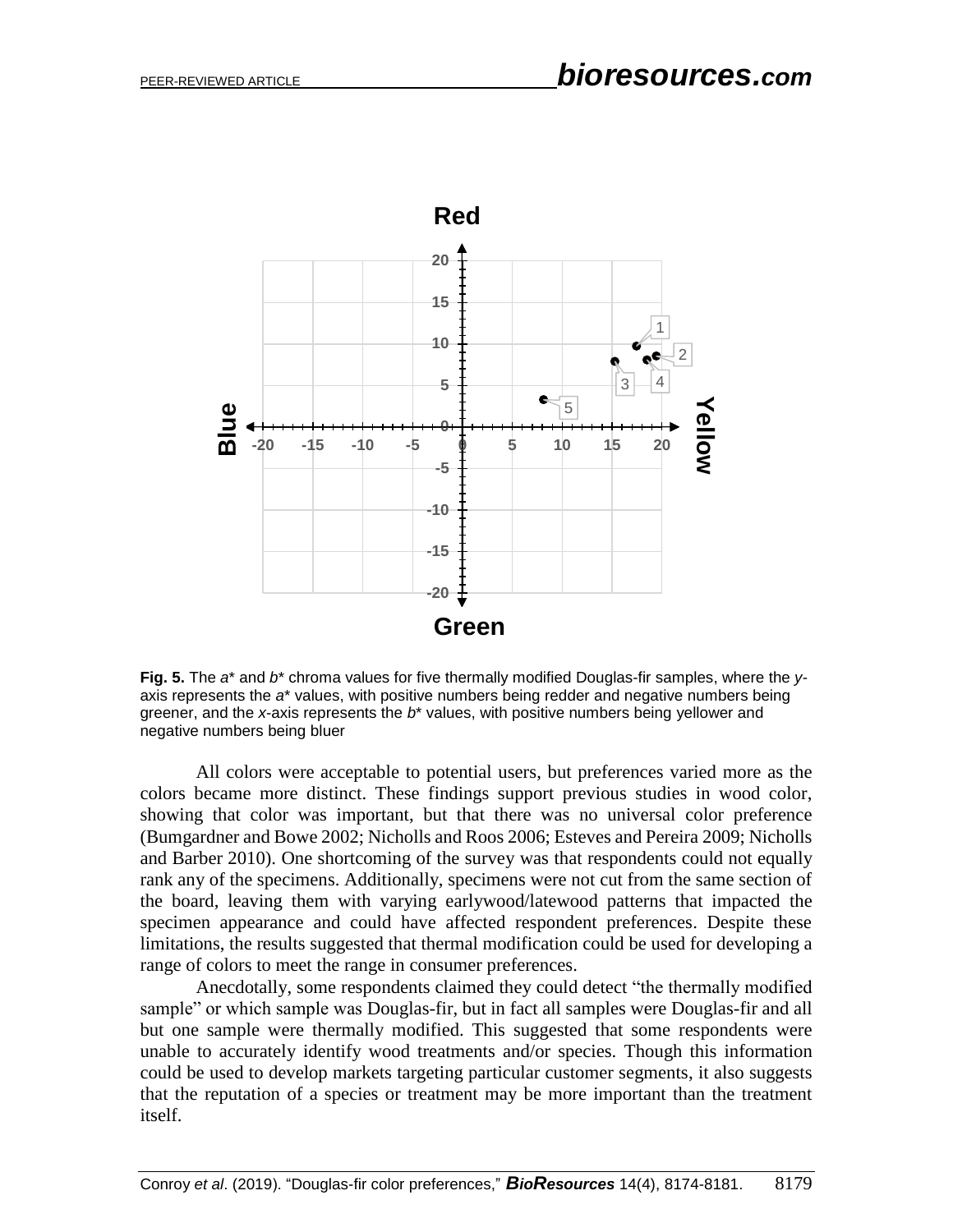The results indicated that thermal modification may represent a simple method for altering Douglas-fir to differentiate the materials in the market.

# **CONCLUSIONS**

- 1. The lightest and darkest woods were more preferred by respondents, but the darker samples also had the most dislikes.
- 2. There were no differences in preferences for samples in between the extremes, suggesting some latitude when developing processes for modifying the colors.
- 3. Consumers lack strong preferences for lighter color woods but have distinct preferences for darker woods.

## **ACKNOWLEDGMENTS**

Li Yan acknowledges the support of the National Science Foundation of China (NSFC) Grant No. 31400500.

# **REFERENCES CITED**

- Bigsby, H. R., Rai, C., and Ozanne, L. K. (2005). "Determining consumer preference for furniture timber," *Journal of Forest Products Business Research* 2(2), 1-20. DOI: 10.1177/1077727X7400300104
- Bumgardner, M. S., and Bowe, S. A. (2002). "Species selection in secondary wood products: Implications for product design and promotion," *Wood and Fiber Science* 34(3), 408-418. DOI:
- Brischke, C., Welzbacher, C. R., Brandt, K., and Rapp, A. O. (2007). "Quality control of thermally modified timber: Interrelationship between heat treatment intensities and CIE *L*\* *a*\* *b*\* color data on homogenized wood samples," *Holzforschung* 61(1), 19- 22. DOI: 10.1515/HF.2007.004
- Esteves, B. M., and Pereira, H. M. (2009). "Wood modification by heat treatment: A review," *BioResources* 4(1), 370-404. DOI: 10.15376/biores.4.1.370-404
- Gaston, C. W. (2014). "Visual wood product trends in North American nonresidential buildings," *Forest Products Journal* 64(3), 107-115. DOI: 10.13073/FPJ-D-13-00077
- Li, R., Xu W., Wang X., and Wang C. (2018). "Modeling and predicting of the color changes of wood surface during CO<sup>2</sup> laser modification," *Journal of Cleaner Production* 183, 818-823.
- Nicholls, D. L., and Barber, V. (2010). "Character-marked red alder lumber from southeastern Alaska: Profiled panel product preferences by residential consumers," *Forest Products Journal* 60(4), 315-321. DOI: 10.13073/0015-7473-60.4.315
- Nicholls, D. L. and Roos, J. (2006). "Lumber attributes, characteristics, and species preferences as indicated by secondary wood products firms in the continental United States," *European Journal of Wood and Wood Products* 64(4), 253-259. DOI: 10.1007/s00107-005-0071-y